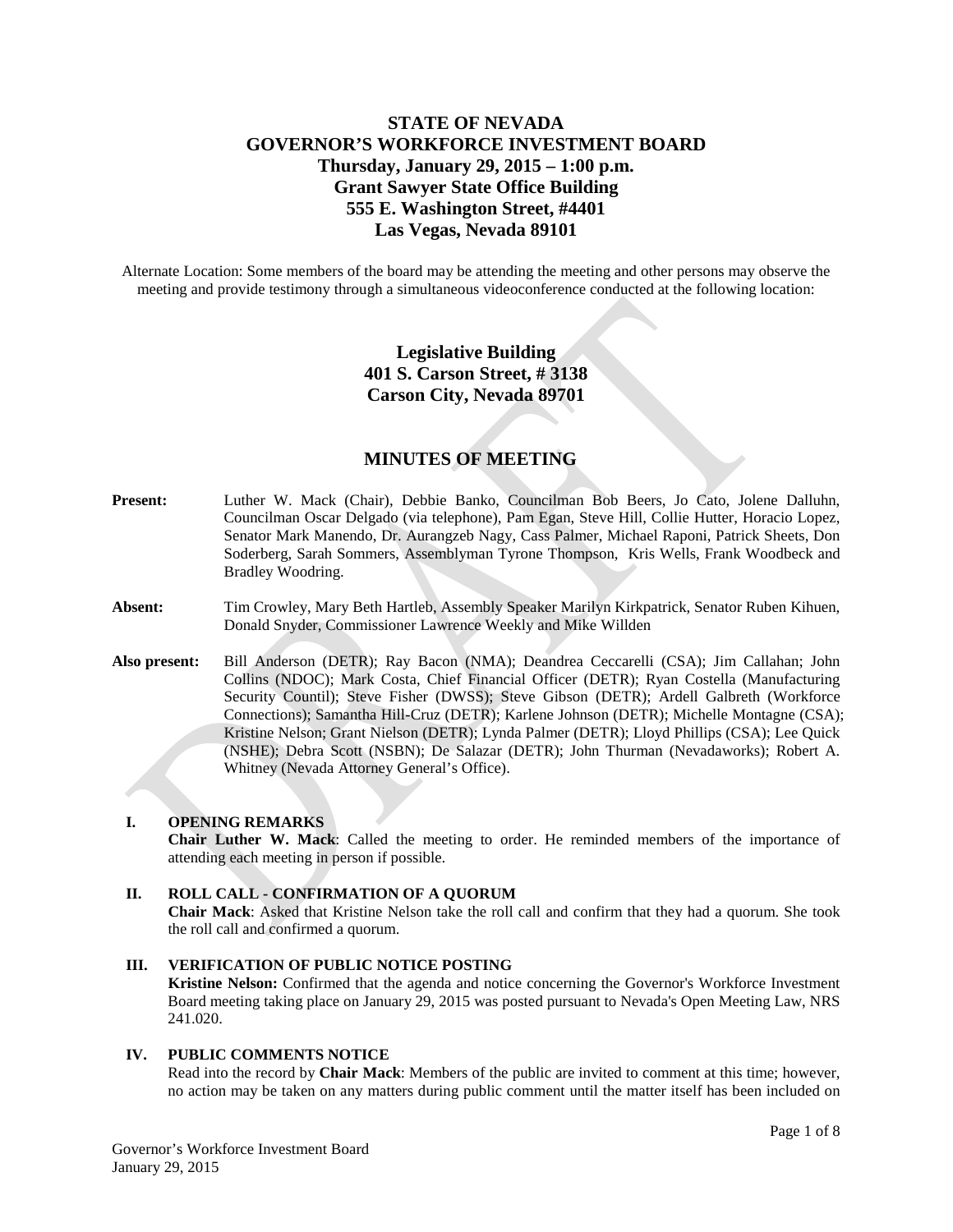an agenda as an item for possible action. In my discretion, in the interest of time, public comments will be limited to three minutes per person.

**Chair Mack:** Asked if there were any public comments from Carson City, Las Vegas or on the telephone. There were none.

#### **V. APPROVAL OF MINUTES Chair Mack:** Called for a motion to approve the October 23, 2014 draft minutes of the board as submitted.

#### **It was moved and seconded to approve the October 23, 2014 draft minutes. Motion carried.**

#### **VI. UPDATES DISCUSSION AND INFORMATIONAL ITEMS**

a. DETR Agency Report and Update

**Don Soderberg,** Director, Nevada Department of Employment, Training and Rehabilitation (DETR): Asked Dennis Perea to discuss current agencies' activities and for Bill Anderson to provide a report.

**Dennis Perea**, Deputy Director, DETR: Presented a number of ongoing initiatives. Construction companies in the state are beginning to indicate that they do not have a large enough workforce. They are holding a job fair at the governor's request on March 3 for contractors and job seekers. The Platform to Employment Program is a program that stemmed from a \$1.8 million grant to assist the long-term unemployed. The first cohort was launched in Las Vegas in October, and the first cohort in Reno will be launched on February 2. The goal is to employ those who have exhausted their unemployment benefits. They have been working with NSHE (Nevada System of Higher Education) to bring the Burning Glass platform to Nevada, which will change the way that the workforce system delivers services in the state. Some of the highlights are an insight portion, service delivery functions, and an employer module. The platform is large and will take time to implement and integrate with the current database.

**Brad Woodring:** Asked what is the anticipated date of the rollout. Mr. Perea responded that the labor insight piece will be available right away, but there is as yet no date for the rollout of the service delivery functions. Mr. Woodring asked if there was an anticipated marketing program. Mr. Perea said nothing is planned at this point, but they will find a way to get the word out to people.

**Don Soderberg**: Added that on the construction hiring event, Workforce Connection is partnering with them in Las Vegas, and their expertise has been invaluable. He also added that he has received interest from across the state regarding the event. He is keeping his fingers crossed that the event will put people to work and satisfy a workforce need.

**Mike Raponi:** Asked why the Burning Glass platform mentioned above by Mr. Perea was removed from use in North Nevada. He also asked if there is an interface with public users or if it was solely for use inside workforce development systems. Mr. Perea responded that it was removed from use because it was not a statewide system. The system must be used statewide to maximize the expenditure. Mr. Perea further responded that there is a self-service piece to the system, allowing job seekers to benefit from the system directly. Mr. Raponi asked whether the system supports, augments or replaces any functions from Nevada Career Information System (NCIS). Mr. Perea responded that there are some overlapping pieces with NCIS, but Mr. Anderson will perform a full review. Mr. Raponi asked Mr. Perea to explain his definition of the system as a Cadillac system. Mr. Perea responded that this system has been recognized as the flagship system for workforce development across the country.

b. DETR Economist's Presentation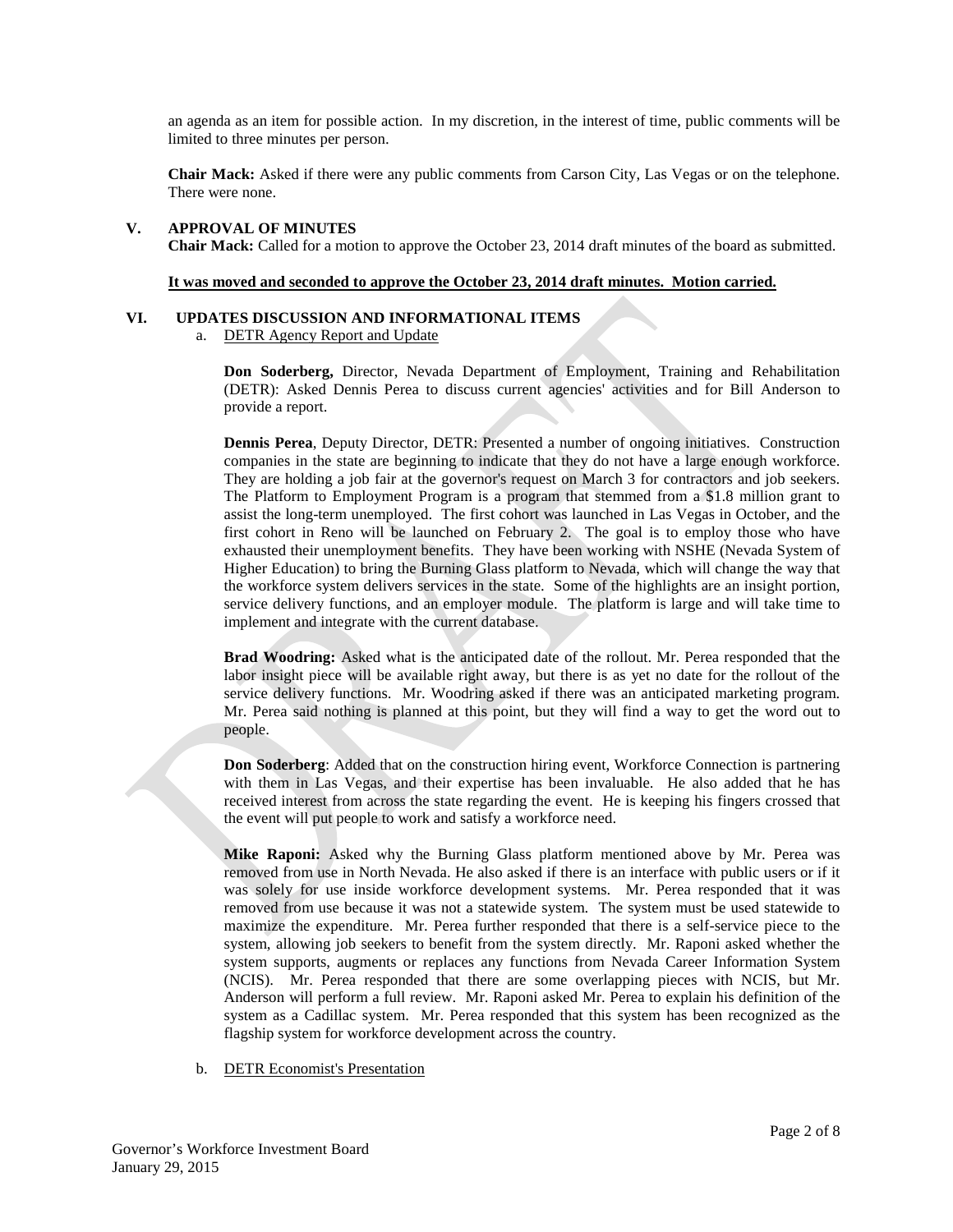**William Anderson,** Chief Economist, DETR, that the December labor market results for Nevada were released two days ago. He summarized the progress made in 2014 as the recovery has unfolded. The year ended with a 6.8 percent unemployment rate, down a tenth of a point from November but down from 9 percent a year ago. The jobless rate has been cut in half from its peak at the height of the recession, and this is the lowest unemployment rate since mid-2008. That compares to a national rate of about 5.6 percent. The declines in the unemployment rate, roughly 2 percentage points, have been among the highest or most pronounced in the nation over the course of 2014. Over roughly a three-year period, from February 2010 to October 2013, Nevada had the highest unemployment rate in the nation. At the end of 2014, four states had higher rates than Nevada.

They have been looking at the reasons for unemployment. Layoffs peaked at close to 120,000 individuals at the height of the recession; now these people who involuntarily lose their jobs number approximately 46,000. DETR is rolling out a variety of programs to address long-term unemployment, defined as 27-plus weeks of unemployment. That number peaked at approximately 93,000 individuals; currently the number is approximately 40,000. Prior to the recession, the number of long-term unemployed was less than 10,000.

Initial claims for unemployment peaked at approximately 35,000-36,000 and is down to approximately 15,000. As the labor force expands, more people will lose employment because of population increase. For the most part, the long-term decline in unemployment insurance claims activities seems to have run its course and will fluctuate around current levels.

Mr. Anderson pointed out that the distribution of unemployment insurance claims across industries is largely consistent with the industry size. The top five industries in terms of unemployment insurance claim activity represent approximately 60 percent of that claims activity. They also represent approximately 60 percent of total employment. It is important to identify the construction industry, which accounts for approximately 11 percent of claims; at the height of the recession the construction industry accounted for approximately 25 percent of all claims.

The best news is found in the jobs picture. The year ended with Nevada's 48th straight month of job growth, up approximately 27,300 relative to a year ago. He reminded the board that approximately 175,000 jobs were lost in the recession, of which approximately 100,000 have been regained. Expectations are that pre-recessionary levels of employment will be regained near the end of 2016.

Job loss bottomed out in 2010, and jobs have been added at an expanding pace every year since 2010. Prior to the recession, Nevada grew faster than every other state in the nation. During the recession, Nevada's job losses were more pronounced than any other state in the nation. However, beginning in 2011, lost ground began to be regained. The growth rate in 2011 of 1.2 percent was stronger than 14 other states, and the growth rate in 2012 of 1.9 percent was stronger than 24 other states. Nevada's job growth surpassed 38 other states in 2013, and in 2014, jobs are up by approximately 3.7 percent, stronger than in 48 other states. Mr. Anderson said he feels this is the best barometer of the economy pre-recession, during the recession and in recovery.

The recovery is very diversified and broad-based. Essentially every sector of the economy is contributing to job gains. Professional and business services, which includes a wide variety, added approximately 10,000 new jobs. Historical drivers such as leisure and hospitality added close to 8,000 jobs in 2014. Construction is up close to 6,000 jobs. Manufacturing is up, as well as financial activities, education and health services. Everything outside of mining is moving in a positive direction, and mining is largely holding steady. Job growth in Nevada is about double the pace of growth nationwide.

Population growth has grown 1.7 percent in 2014, the second strongest in the nation. Personal income is up in 16 of the last 17 quarters.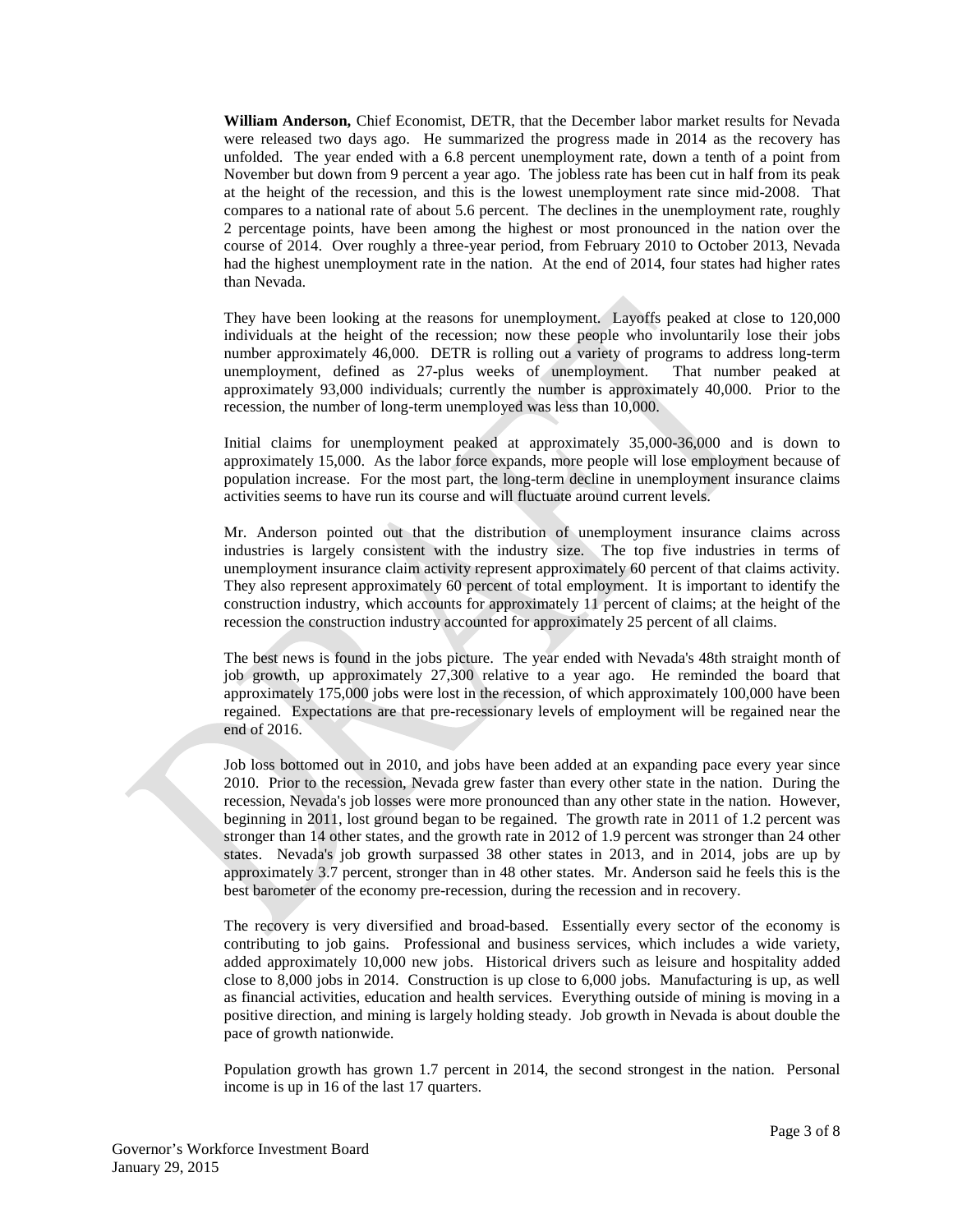The bottom line is that just about every indicator suggests that Nevada continues on a moderate but diversified growth path.

**Chair Mack**: Asked if there were any other comments or questions, and there were none.

c. GWIB Industry Sector Council Reports, Updates and Introductions

**Earl McDowell**, Deputy Administrator, Workforce Solutions, DETR: Referred the board to the packets provided, which contain the quarterly report for each of the nine sectors. Each one of the sector councils has participated in the pilot program that was also done last year. He brought attention to the Logistics and Operations Sector Council. The chair received a letter from a participant from the TDL pilot program, who said having a CBLL has improved his situation. He also pointed out that Clean Energy Sector Council had an individual receive their LEED green association certification from taking the workshop provided through the pilot program.

They are awaiting performance measures from other sector councils. The industry sector councils continue to identify, address and deliver industry-specific training, workforce development initiatives and support of the economic development goals of the state.

He stated that the Workforce working unit will no longer provide administration and support for the sector councils, which will be taken over by DOED (Department of Economic Development).

**James Callahan**, Vice Chairman, Aerospace and Defense Sector Council: Stated that the quarterly report has been submitted and is in the packet for review. One pilot program is to take a select number of either in-progress or completed air frame and propulsion mechanics and train him or her in the art of composite material manufacture and/or repair. Composites are becoming more and more available and more utilized in the manufacture of aircraft and other aerospace vehicles. This is currently outside of the dictated requirements of Part 65 of the FAA Manual. Mr. Callahan said this is a great step forward.

Mr. Callahan brought up the fact that part of the current A&D curriculum requires an individual seeking qualification must obtain certification from a designated mechanic examiner (DME), but no DME resides in the state of Nevada. They are researching a way to approach the FAA to obtain a DME residing within the state.

**Greg Carroll**, CEO, FF&E Logistical; member, Logistics Operation Industry Sector Council: Said he recently found out about the pilot program for CDL drivers. He submitted the application for Daniel Anthony Aguilera, a gentleman from his company showing initiative in trying to be selected for this program. Mr. Aguilera graduated, received his CDL and wrote a thank you letter to the board dated December 1, 2015, which Mr. Carroll read into the record. Mr. Carroll pointed out that after Mr. Aguilera began the class, he began to participate in the company in a more confident and positive manner. Upon completion of his schooling, he received an immediate 25 percent raise. He is now training with a veteran driver of 25 years and will apprentice for approximately a year.

**Cass Palmer:** Asked the average wage pre- and post-CDL. Mr. Carroll responded that it was \$12 per hour and was increased to approximately \$16.50.

**Tyrone Thompson:** Asked if there was a path for Mr. Aguilera to move up and exceed his current wage. Mr. Carroll replied that he can potentially top out at \$30 an hour, and this is not necessarily on the road.

**Chair Mack**: Asked if there were any questions or comments, and there were none.

d. Local Workforce Investment Board Reports and Updates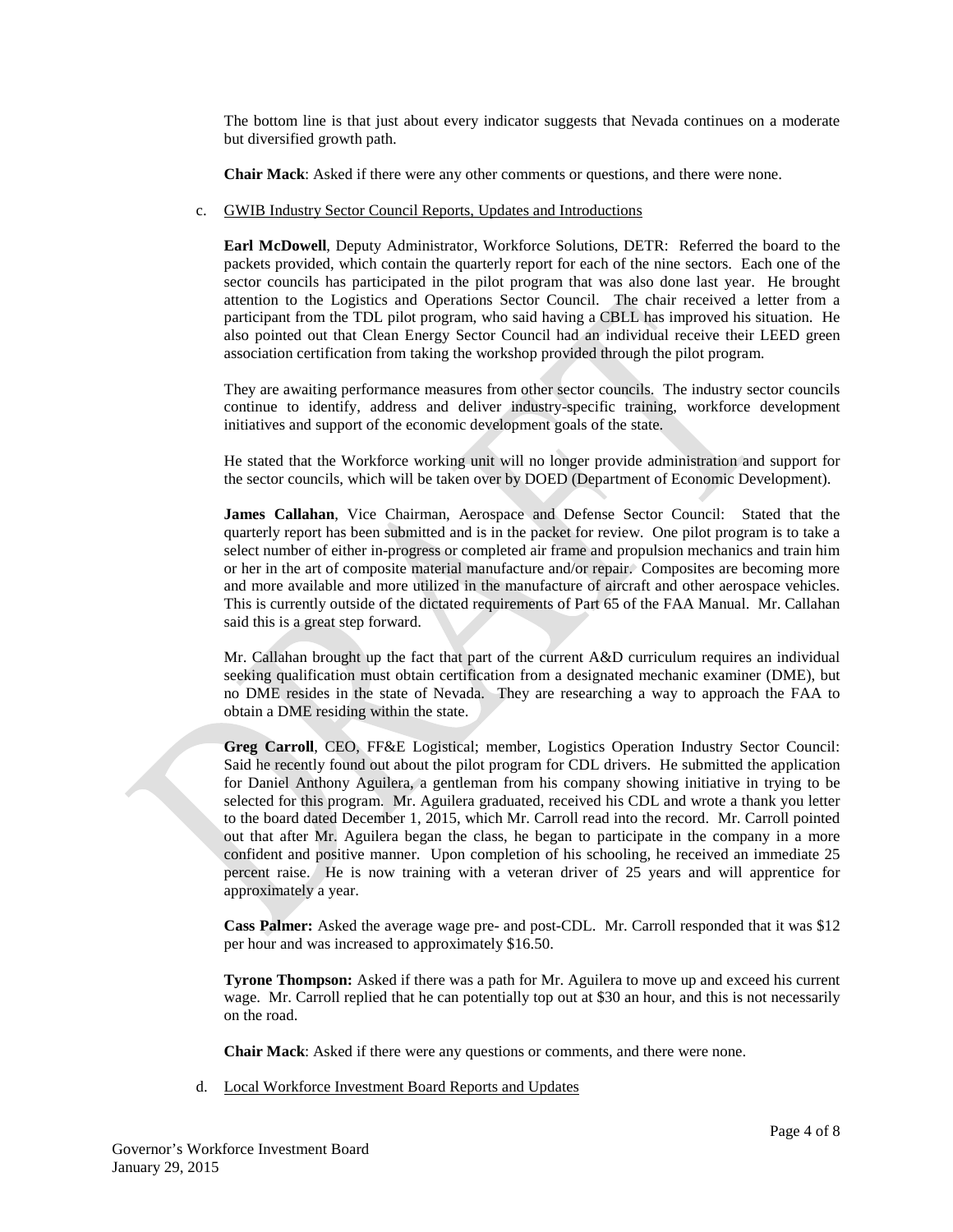**Ardell Galbreth**, Executive Director, Workforce Connections: Highlighted items from the report contained in the packet provided. Workforce Connections has been working on a better system for their eligible trainer providers list, working with DETR and others. Total implementation should take approximately 12 months and was started in December. He noted that Workforce Connections Workforce Development Academy was launched in September 2014, and the first cohort graduated in the last week. Individuals are able to learn new skills in a partitioned area for workforce development systems. Mr. Galbreth noted a change in the contract with the Latin Chamber Community Foundation, which allowed the transfer of clients and components to another provider with little disruption. Workforce Connections has over 50 grants from AARP to help provide gainful employment to workers over the age of 50. They are working hard to implement Workforce Innovation & Opportunity Act (WIOA). This is an ongoing process with numerous benchmarks to achieve by July 1.

Mr. Galbreth pointed out some slippage with regard to literacy and numeracy youth gains but feels confident they can achieve the expected performance measures prior to the end of the program year. The third quarter report should reflect a significant increase in the number, which is currently approximately 9 individuals shy.

**Horacio Lopez**: Asked who took the place of the Latin Chamber Community Foundation. Mr. Galbreth responded that it was the Academy for Human Development.

**Chair Mack**: Asked if there were any questions or comments, and there were none.

**John Thurman**, Chief Executive Officer, Nevadaworks: Highlighted some items from the report contained in the packet provided. There is a large number of training and outreach programs with current service providers, which will continue and likely increase in preparation for the WIOA. Issuance of an RFP is planned for Monday, which is a request for proposals for out-of-school youth services. There was a significant change in the WIOA in the percentage of dollars mandated to be contracted for out-of-school youth services, from 30 percent under the prior act to 75 percent under the WIOA. He noted that the Jobs for America's Graduate (JAG) Program will continue to be supported by Nevadaworks.

The WOIA emphasizes partnering more than its predecessor act. They are establishing partnerships and taking advantage of opportunities to a greater degree than before. They met with the Department of Labor on Friday to help the team establish the state's unified plan. Mr. Thurman gave kudos to a service provider JOIN, which has started collation of all service providers in the northern part of the state, currently approximately 30 individuals in attendance and approximately 18 to 20 organizations, all providing services or identifying potential efficiencies.

**Mike Raponi**: Asked a question about the packet inclusions. Mr. Thurman responded that there could be a problem in printing. Mr. Raponi asked about the number of clients receiving training in the north, 538, by sector council and then the number of training programs in the south of 329, whether they were looking at two different measurements or a disparity in numbers from the same measurement. Mr. Thurman said he believed the number represented in the Nevadaworks report reflect the period from July 1, 2014, through December 31, 2014, while the numbers in the southern board's report reflected only the last quarter.

**Chair Mack**: Asked if there were any questions or comments, and there were none.

e. DETR Chief Financial Officer's Report and Update

**Mr. Mark Costa,** Chief Financial Officer, DETR: Directed the members to their packet and said they should have the Workforce Investment Act Expenditure Analysis Report for the period ending September 31, 2014. This spreadsheet lists expenditures for the last three program years: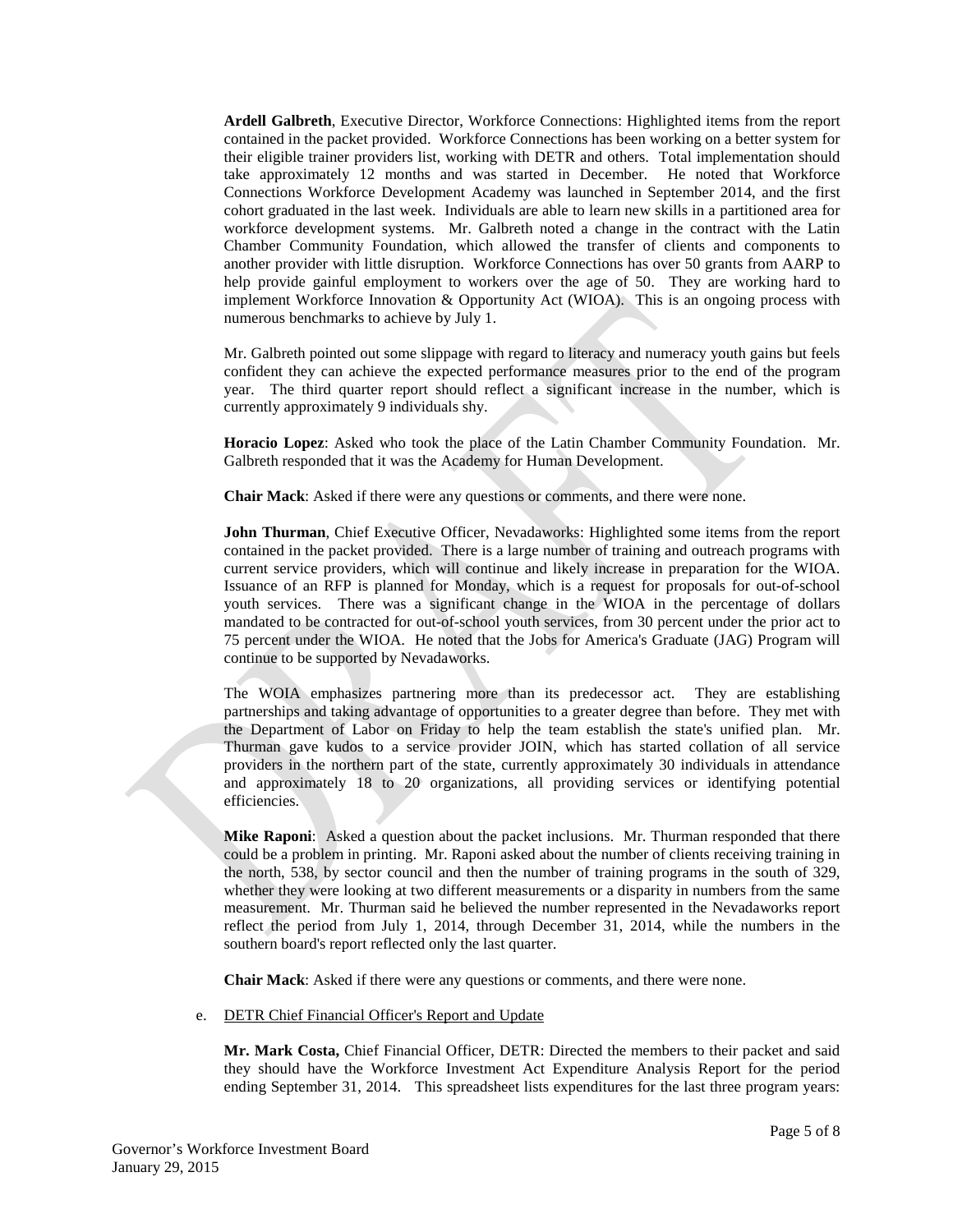2012, 2013 and 2014. A program year is defined as the period of time a particular grant's funds are available for use or expenditure.

He noted it was the customary report for the period ending September 30, 2014 and moving from left to right the various entities or purposes for which the funds were allocated including the totals for each area and he noted specifically for program tears 12, 13 and 14.

**Chair Mack**: Asked if there were any questions or comments, and there were none.

#### f. Workforce Investment System Services (WISS)

**Grant Nielson**, Chief, Workforce Investment Support Services, DETR: Directed the members to the packet. He specifically brought attention to a chart outlining the performance for the quarter ending September 30, 2014. At the state level, all performance measures were met or exceeded. One local performance measure was not met, addressed above by Mr. Galbreth, but Mr. Nielson reiterated that was an aberration, and they anticipate the next quarter's report will increase.

**Don Soderberg**: Commended Workforce Connections on their outreach to youth and said he was not overly concerned about the discrepancies in the numbers with regard to youth literacy and numeracy.

**Tyrone Thompson**: Asked whether the report could be subdivided to reflect attainment of a degree or certificate because of the importance of, for example, high school graduation rates. Mr. Nielson said the performance measure is from the federal court, but he will inquire about the feasibility of creating a discrete report on how degrees and certificates are broken down. Ardell Galbreth stated that the numbers could be separated at the local level, by school district, and provided.

**Chair Mack**: Asked if there were any questions or comments, and there were none.

g. GWIB Legislative Affairs Subcommittee Update

**Frank Woodbeck**, Executive Director, Nevada College Collaborative, NSHE: Reported on the inaugural meeting of the Legislative Affairs Subcommittee, held January 13, 2015. Minutes are included in the provided packets. The committee will support whatever legislative initiatives the board directs. They are working on a communications plan to receive information from the board regarding this and will act according with the board's direction. A report is expected at the April meeting regarding the legislative session and any activities. There are no specific initiatives in the current legislative session, but there may be initiatives regarding the structure, responsibilities and categories of the sector councils.

#### **It was moved and seconded to approve the minutes of the January 13, 2015 meeting of the Legislative Affairs Subcommittee. Motion carried.**

#### h. GWIB Strategic Planning Subcommittee Update

**Dennis Perea**: Noted that the formation of the subcommittee was opportune, coming at the time of implementation of the WIOA and crafting of the unified state plan. Mr. Perea had asked them to participate in the planning meeting related to the unified state plan, held last Friday, and provided highlights of the meeting. The Governor's Board must ratify a plan that could change the entire delivery system of the workforce system. The Strategic Planning Subcommittee will help translate the voluminous information for board members to make educated decisions.

**Tyrone Thompson**: Thanked Mr. Perea for the meeting invitation and asked whether he had brought with him the timeline sheet for reporting to the board. Mr. Perea responded that he did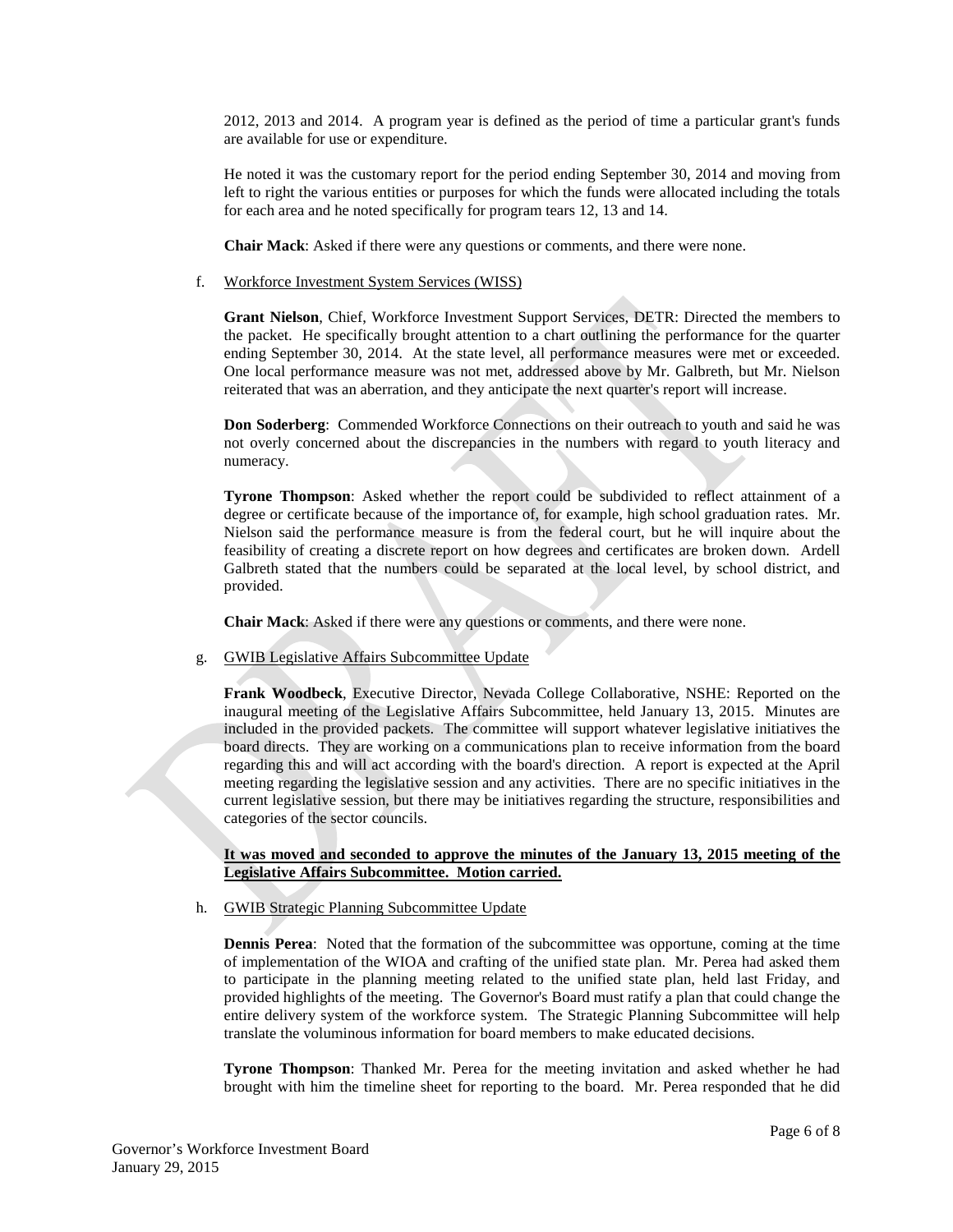have the timeline sheet but will email the information to the entire board. He reiterated the importance of focusing on the clients and particularly those with multiple barriers.

**Patrick Sheets:** He also stated his appreciation for the recent meeting. The communication and representation of the planning process for the unified plan to the board is going to be important in order to make proper decisions. He said it is important to stay focused on the unified plan until the timeline is met.

**Collie Hutter**: Stated there was a lot of work and learning ahead. She looks forward to more communication of what is going to be expected of the board, since the new act expects the board to take a leading role in setting policy for the state.

**Dennis Perea**: Clarified that this board has ratified state plans in the past, but the unified board is different in that it encompasses health and human service, welfare employment and training, the Department of Education Title II and adult literacy. He said that Steve Fisher, who is not currently ratified to the board but will represent Health and Human Services, has agreed to take the lead. He has high hopes for this plan to innovate the workforce system and deliver a better model, largely because of the people involved.

**Don Soderberg**: Stated that the reports back regarding the meeting exceeded his expectations. He said he found the focus shift to the client's perspective refreshing. He relayed that the governor was also pleased with the reports from the meeting.

**Steve Hill**: Stated that, coincidentally, his daughter's significant other is chief staff person for Senator Isakson and a primary author of the act and might be willing to offer help or answer questions.

#### i. GWIB Youth Council Update

**Chair Mack**: Stated that Maria Salazar has resigned from the Governor's Workforce Investment Board and the Youth Council. Mr. Mack thanked Ms. Salazar for her service and asked if any members of the Youth Council would like to provide the board with an update from the council's recent meeting. There were none.

## **VII. BOARD COMMENTS AND DISCUSSION**

**Frank Woodbeck**: Pointed out that Mr. Perea was modest in his description of the Burning Glass deal. It is unique in the country to have this cooperation between workforce development and education. Because of the negotiations of DETR and NSHE and negotiating as a state, there were savings of approximately \$750,000. On the NSHE side, this program will support the veterans' resource centers, community colleges and adult learners in terms of career pathways and identification of skill attainment. Several training sessions will be scheduled with the extended staff of DETR and NSHE. Mr. Woodbeck looks forward to some positive results from this arrangement, which is initially a five-year deal.

### **VIII. PUBLIC COMMENTS NOTICE (SECOND)**

**Ray Bacon**, Nevada Manufacturers Association: He, with his colleagues in Indiana and Mississippi, discovered an anomaly in the federal data regarding worker's compensation. Most of the time, the data is collected via the actual place that the employee worked; however, with temporary employees, the data is collected via the employer of record. Therefore, manufacturing employment, retail employment, and others who regularly use temporary employees, those people are under-reported. His colleague in Indiana, which is the largest manufacturing state in the country, believes the discrepancy to be approximately 10 percent. He felt this should be brought to the attention of the board.